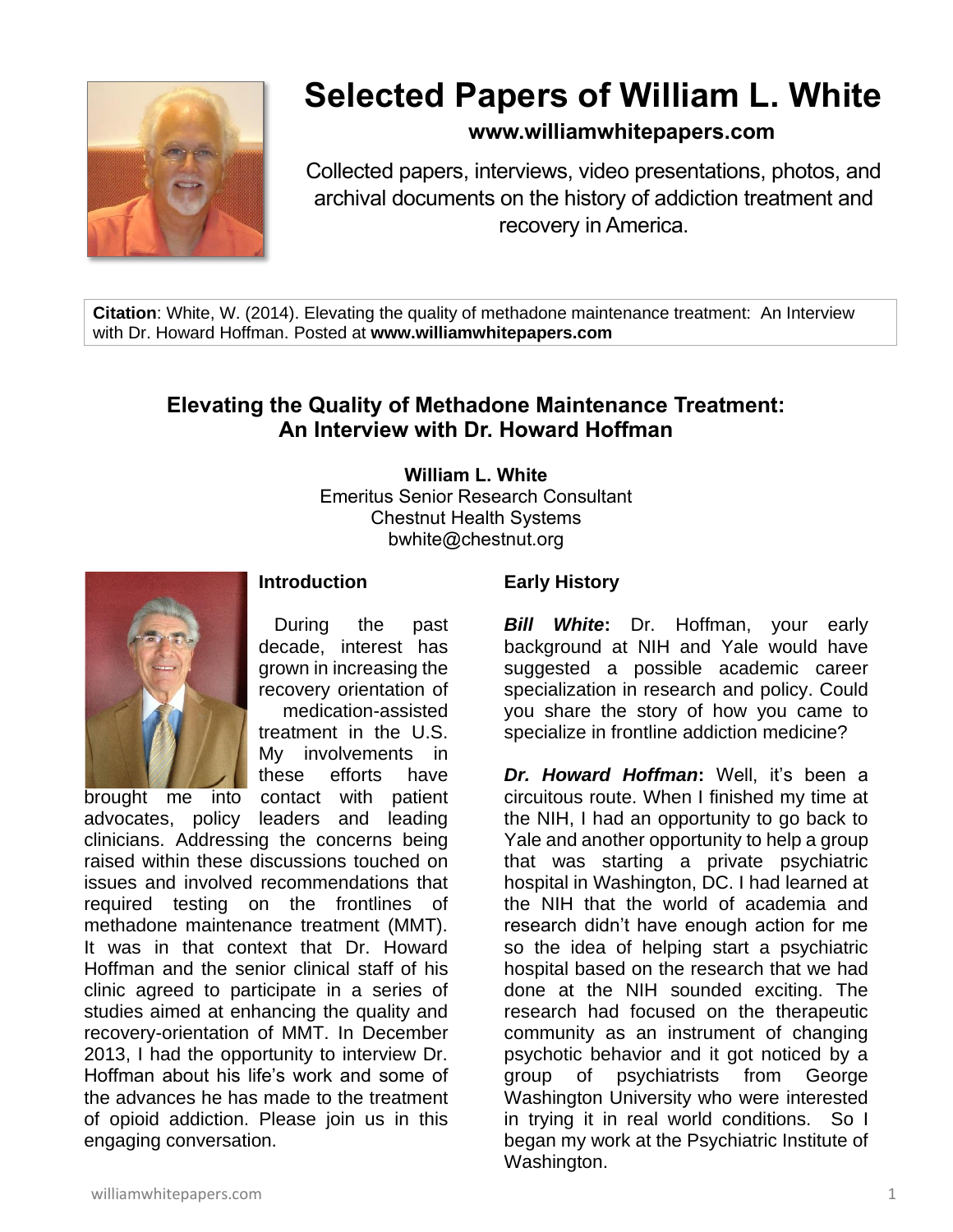A colleague of mine at the NIH, Dr. Robert DuPont, left NIH and went to work for the DC government to address the problem of heroin addiction in the criminal justice system. He started the first large-scale methadone program in Washington, DC and went on to become the first director of the National Institutes of Drug Abuse. As he was developing the city's large program, he asked me if I would develop a private methadone treatment program so that persons seeking treatment would have a private option. That was how I first heard about methadone and created what later became Partners in Drug Abuse Rehabilitation Counseling (PIDARC).

*Bill White***:** Could describe then the early history of PIDARC and how the program evolved during its early years?

*Dr. Howard Hoffman***:** PIDARC was a small program started in 1971 within the Psychiatric Institute of Washington. There weren't many treatment programs to speak of, certainly not in the private sector. This was a time when methadone was extremely controversial with much anti-methadone coverage within the media.

I hired a director who had been a heroin addict and was currently on methadone. Bob was a very charismatic person who grew up in Washington. He was a Golden Gloves Boxing Champion. His friends, for the most part, were inner-city boxing people and he got involved in the whole street life scene with heroin. He spent time in prison and when he came out, he got involved in the Man Alive Program in Baltimore. When he first came to treatment, he had no real interest in changing other than to use less heroin than he was then using. He was straightened out by that program's director, Richard Lane, and he indeed did turn his life around.

The patients felt a great kinship with him. Bob loved to tell stories, had a wonderful sense of humor, and had an easy way with patients. They knew that he understood them and he loved swapping street stories with them. So, he brought an absolutely unique perspective. I had had no personal experience with addiction. When I interviewed him, his only managerial experience had been running a shoe store for children. I said I would take a chance on him and he looked me in the eye and said, "I'm going to take a chance on you." And we started. He taught me a lot.

Bob took great pride in his larger involvement with the American Association for the Treatment of Opioid Dependence (AATOD). I will never forget him welcoming all the dignitaries to the first AATOD conference in Washington DC. He looked over the audience and said, "The last time I was in front of so many government officials, I got five to ten." That was Bob. He was key to much of what we did in those early years.

*Bill White:* And how did the structure of this program evolve?

**Dr. Hoffman**: The program grew slowly through those early years. In the '80s, I moved it to a non-profit organization called, The Foundation for Contemporary Mental Health, because I wanted it to have its own independent life so that if anything changed at the hospital, the program itself would have its own board of directors and its own infrastructure. Toward the end of the '80s, we decided to move and sever our ties completely with the Psychiatric Institute. I stayed on as the Psychiatric Institute Medical Director until 1991 and returned in 1995 and have continued to be involved there as Medical Director for the last 19 years. PIDARC, however, moved into a medical office building in the Foggy Bottom area of Washington, DC, not far from the State Department and the White House. That in itself has posed some significant challenges that we can discuss later.

*Bill White:* To get our readers up to date, talk a little bit about the number of patients you currently treat at PIDARC and the number of staff you have.

*Dr. Howard Hoffman***:** PIDARC is our largest clinical program. We have a separate abstinence-based program for people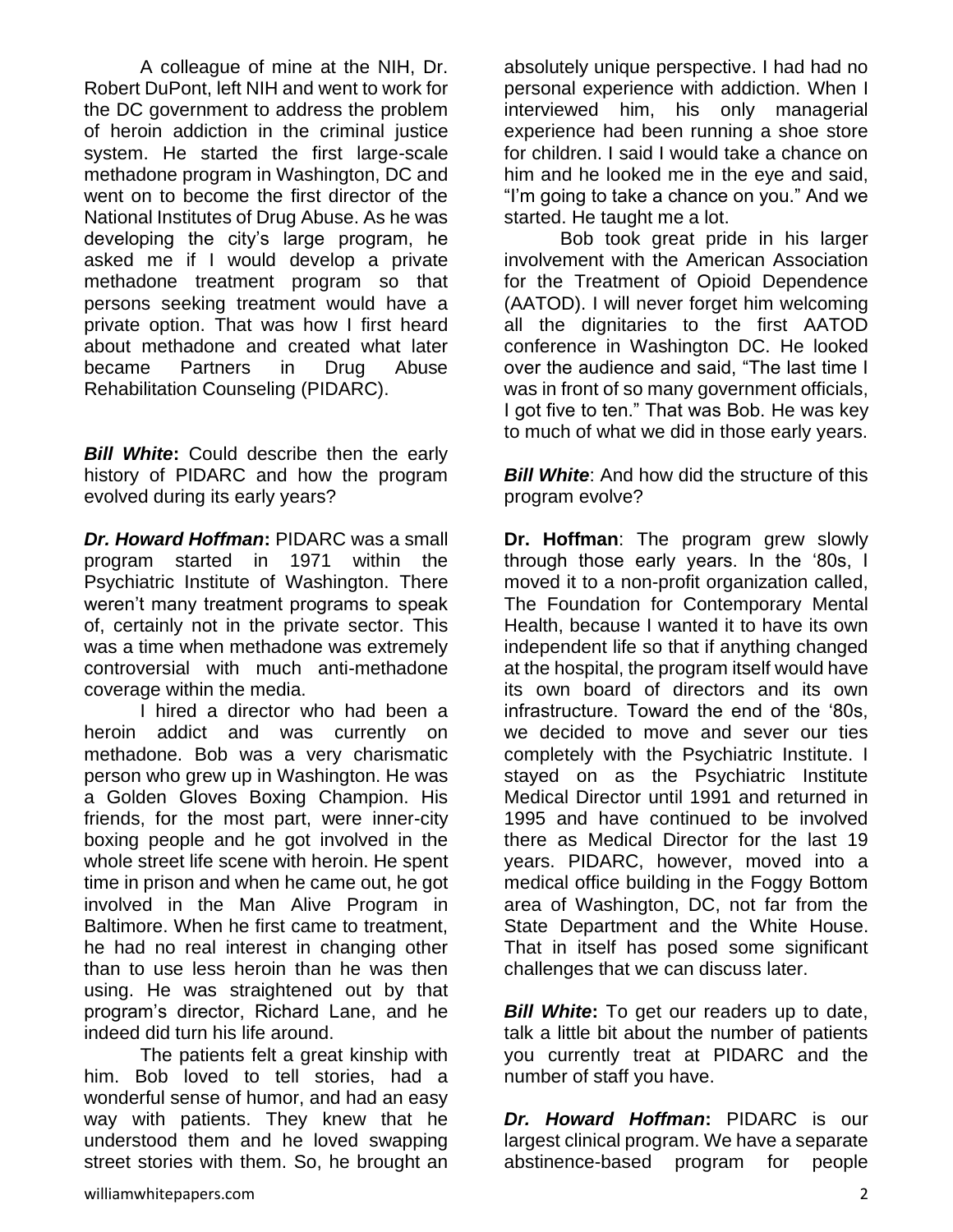coming out of the criminal justice system. We're a 501(C)3, not-for-profit organization. We have thirty-two employees including counselors, administrative staff and physicians. PIDARC serves approximately seven hundred patients and we medicate close to five hundred patients a day.

#### **Methadone Misconceptions and Controversies**

**Bill White:** Let me take you back a little bit in history. You referenced the controversy surrounding methadone maintenance, particularly in the early 1970s and I'm wondering if you had reservations about getting involved in methadone treatment given these controversies.

*Dr. Howard Hoffman***:** Well, I am generally publicity-adverse and very concerned that organizations I'm involved with fly under the radar, but with methadone, I felt such a strong commitment that this was the right thing to do that I didn't have reservations. Bob DuPont is the one that I give the credit for that. I have great respect, admiration and trust in Bob. When he was getting started, he asked me to consult to him and we went and visited Jerry Jaffe's program in Chicago and I came away just amazed with what they were doing there. And Bob had such grand plans for Washington. Those were the days when community psychiatry was in its ascendency and psychiatrists thought they could do anything from ending poverty to improving race relations. I was still naïve enough to think that that was true and, with Bob's charismatic leadership, I wanted to be a part of it.

*Bill White***:** At this late date in the history of methadone maintenance, what do you remains some of the most misunderstood aspects of methadone maintenance by the public, professionals and policymakers?

*Dr. Howard Hoffman***:** This is an enormously important area to me. Methadone maintenance has flown so far beneath the radar that it has almost divorced itself from mainstream medicine. It never

williamwhitepapers.com 3

ceases to amaze me how little physicians know about methadone maintenance. I get calls from hospitals and professionals just wondering what to do. Patients of ours going in for surgery on one hundred milligrams of methadone and having been clean for a years have their doses arbitrarily cut because the house staff have never heard of people on that high a dose and they're afraid of respiratory depression. We've had patients literally walk out of the general hospital because their dose was cut so dramatically and that they were beginning to go into withdrawal and nobody believed them. We've had people literally walk out of hospitals with lines in their arms. The prejudices and the lack of knowledge are just appalling. Judges, certainly probation officers, often have the misconception that the only way you know that somebody has made progress is if they're on nothing. This completely ignores all the data and the literature about long-term addiction and the changes in the brain and how the model of the illness has changed to one of a chronic medical brain disease. Patients often need a residential place to go, other than a shelter, and, still, many of the residential programs will say, "We won't take anybody on methadone," on the grounds that they're "not clean." I'm pleased to say we worked with Oxford House and they have changed their policy and now somebody on methadone who meets all the other criteria indeed can be a member at Oxford House. It's a small step but it's one we're pleased has taken place.

### **PIDARC Patient Profile**

*Bill White***:** I want to explore the PIDARC program. Perhaps we could begin with a description of the very unique population of methadone patients served by PIDARC.

*Dr. Howard Hoffman***:** It is a surprisingly homogenous profile. When we started in 1971, the average age of our patients was about twenty-eight. The vast majority were male and African-American. Today, the average age of our patients is fifty-two and forty percent are women. They have, on the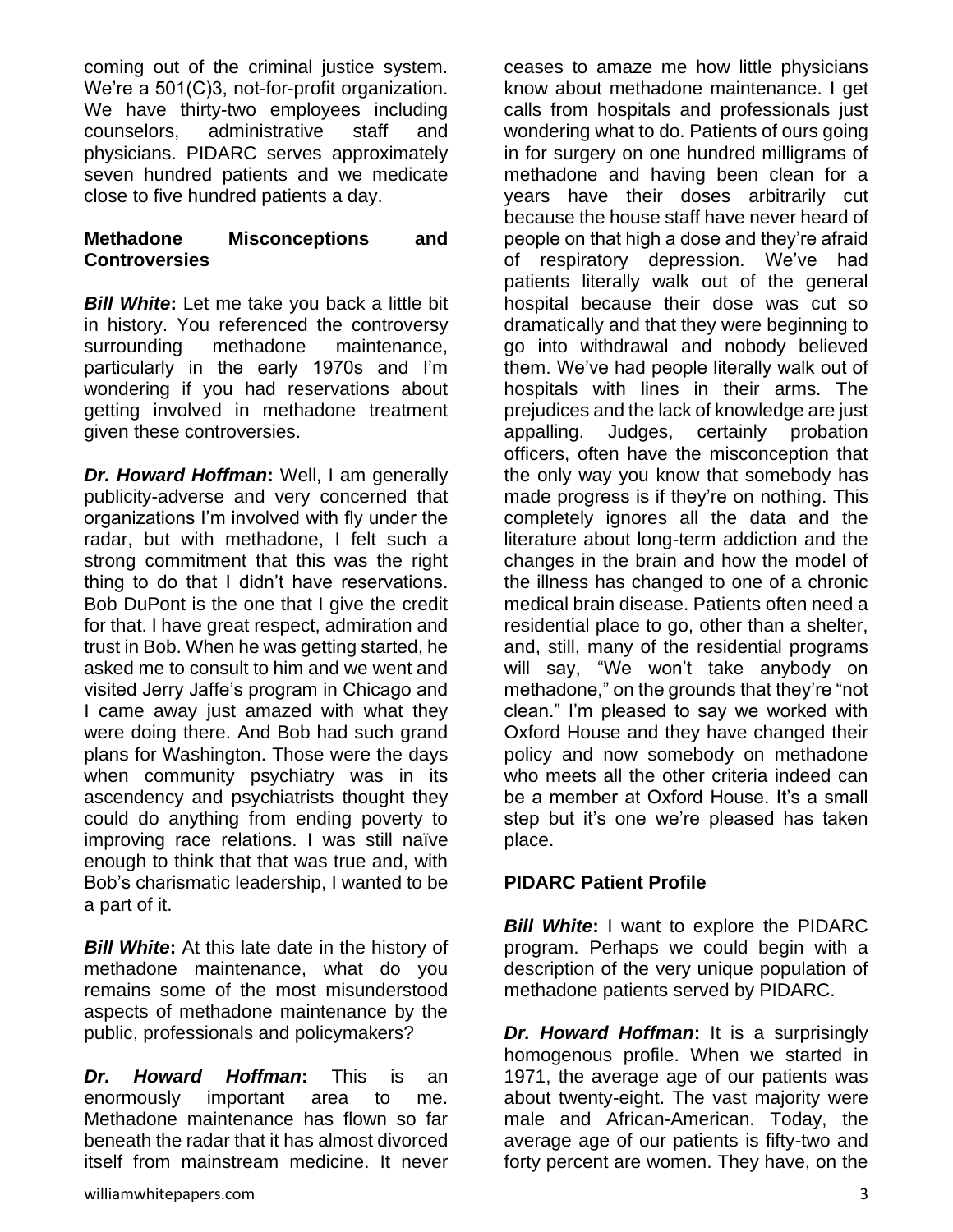average, more than three stretches in jail, having spent anywhere from five to twenty years in jail. It's also a sick population. A large percentage of our patients have HIV or Hepatitis C. It is a poor population and continues to be predominately African-American. We do have some middle class and younger white patients, but we get very few younger people entering treatment for the first time. We have a homogenous population of long-term addicts who know the street life, have had many treatment failures, and have come to us seeking a different kind of experience.

#### **Treatment Approach**

*Bill White***:** Your early vision was of wrapping medication-assisted treatment within the milieu of a therapeutic community. How has that evolved?

*Dr. Howard Hoffman***:** As our treatment experience evolved, it became clear to me that some of the things we were doing had all of the elements of the therapeutic community we had developed at the NIH. Staff at all levels had therapeutic potential, not just the doctor, so staff had to be empowered to use their skills and feel that they were a vital part of the treatment process. The administrative hierarchy had to be flattened for communication so that ideas and feedback at all levels were, not only allowed, but encouraged. And patients themselves were trained to be therapeutic instruments. These were all approaches drawn from the work we were doing at the NIH.

The therapeutic community notion is important because our patients spend a lot of time with us. They eventually earn weekend take-homes but for the first three to four months they're with us every day for one to three hours seven days a week. So everybody from our receptionist, who knows everybody by name, to the people who collect urines, to all the counselors who each know most of the patients, is part of this therapeutic milieu. When they walk in the door, they're in a safe, caring environment. It has a unique feel.

Many of our patients have come from other treatment programs where they felt either looked down upon or thought that the staff members were on a power trip. They sometimes felt that they had been dealt with in a demeaning or arbitrary way. We hear these stories over and over again. One of the things that I emphasize with our staff is the enormous power and control we have over our patients lives. We have to do everything we can to not abuse that power. When patients begin to trust that our focus is on care rather than control, it's a different experience for them. We've done a number of things programmatically to emphasize that.

In the early days, there were many rules we had that were a throwback from the old narcotic therapeutic community days with lots of tough love and confrontation. We gradually evolved away from that, and we've done some interesting things to underscore the fact that our patients not only have a voice but they have implicit rights that we work very hard to respect.

*Bill White:* I'd like to explore this therapeutic partnership that you emphasize at PIDARC. When patients first come in, how you do engage them into this new milieu?

*Dr. Howard Hoffman***:** This is something that has evolved over the past dozen years. We're always very concerned about patient retention and when somebody leaves the program within a month or two, it's clearly a failure of engagement in some way. I became very concerned about how we oriented patients. They come literally into a foreign country. PIDARC is a foreign country, we have our own language, we have our own rules and the patients come in from the streets with their own ideas of what they want from us. As you know, it's very difficult for patients coming from the streets to give up control and trust us.

When we started, there was no formal orientation. There was an intake, where the program is described and forms are filled out. I suspect many programs continue to do that. We felt we had to do something much more organized and systematic and so we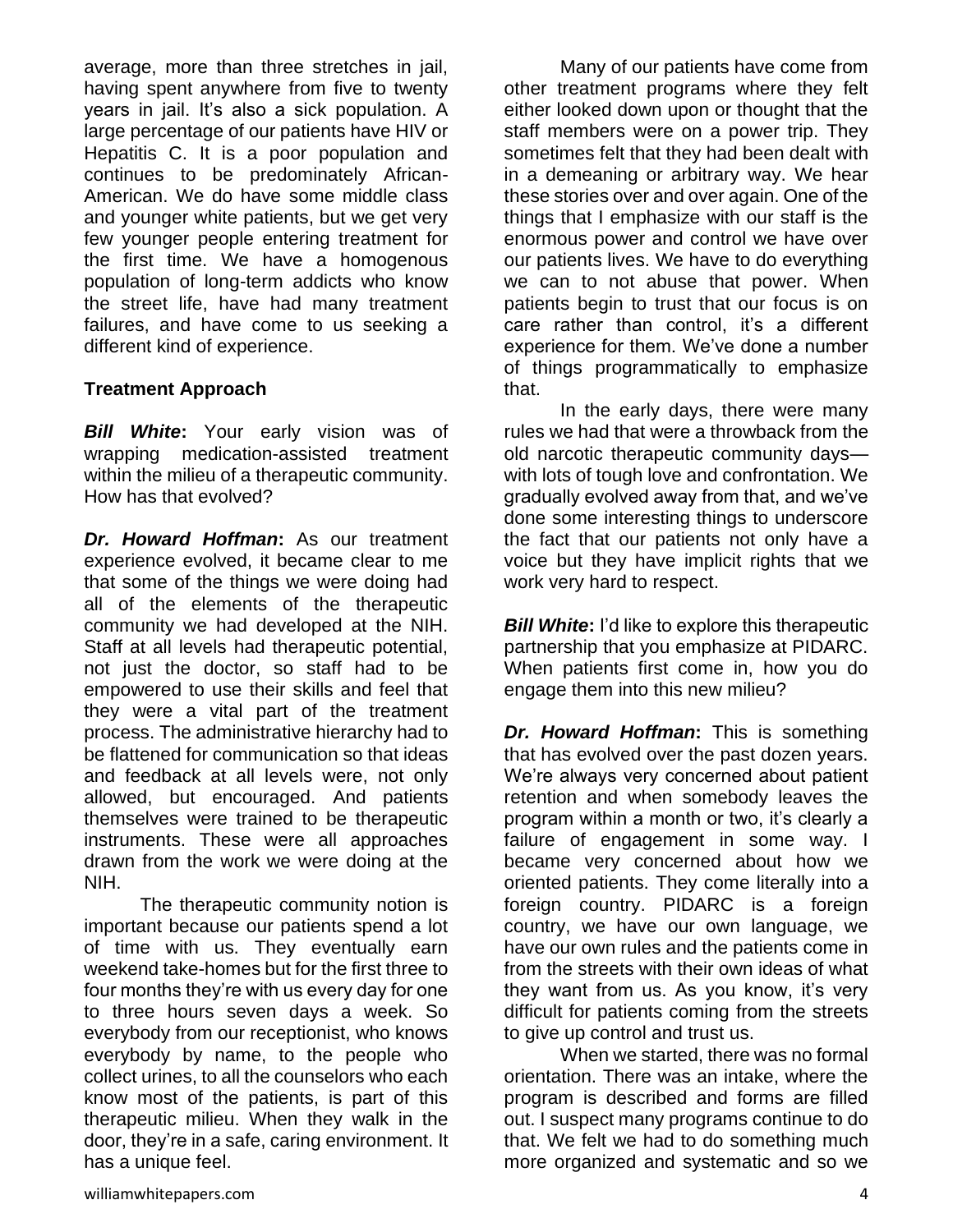started what we call the Phase One group. This is an orientation group for all new patients who come once a week for at least the first four weeks of their treatment. I, with a counselor, lead two of the three groups we have. I start each group with a mantra and I say the same thing over and over each week because in the first week I know they're not hearing it and about the second or the third week when they've heard some of the words before, it starts to sink in.

First of all, I tell them we want to get to know them and make sure their methadone is holding them. We don't want them to be dope-sick because we know if they're dope-sick, they're not paying attention to anything we say. So we want to get them on the right dose as quickly and safely as possible. That's the very first thing I tell them and repeat it each week..

Second, I say that I want to give them an opportunity to ask questions about methadone, about the treatment, about our philosophy of care. We want to have an opportunity to teach them things because much of the treatment here is education. They need to learn that they have a physical illness--a brain disease. They need to understand the concepts of chronic disease and of relapse. I make a dramatic point by saying, "Our goal of treatment is not to get them clean. Our goal is to help them stay clean." They've figured out how to get clean and have done it many, many times, whether it's in jail, cold turkey on the street, or in a detox unit. Getting clean is not the issue. The issue is relapse and that's what we're going to work with them on: understanding the concept and all of the elements involved in relapse and that takes a long time because it gets to lifestyle. I say that in simple terms and I say it often.

Third, I say that our program has been around a long time and our data shows that if people can get off on the right foot, they have a better outcome. And everybody is there for the same reason and that is to avoid the misery that's waiting for them on the street again. And we don't want anyone to fail, so that we want to make sure that if they come in with their own agenda and it's going to come in to conflict with ours, we

want to get that on the table from day one. We try to convince them that our way of thinking is the way that's going to work for them. Patients will come in for lots of different reasons and it's important to acknowledge that whatever reason they have, they're here. They've come through the door and we welcome them.

*Bill White***:** Dr. Hoffman, I'm also impressed by the lengths to which you'll go to keep people engaged in that process, even when they're struggling and having difficulties. Could you describe the stages of probation and the appeal process that reflect this kind of relational partnership?

*Dr. Howard Hoffman***:** Yes. It is very easy, as you know, to say a patient is noncompliant and to just taper them out and terminate their treatment. That's easy, but the program loses a patient whose life is then in jeopardy. So, we don't want to lose people but, none the less, there are rules and we monitor all drug use. We make it clear that if you're clean from heroin but you're using cocaine, you're dirty, and we've all got a problem. If you're using benzos and they're not prescribed, we've got a problem. If you're using benzos and they are prescribed and you're sedated, we have a problem and we want to talk to your doctor. We have a number of different ways to intervene.

First of all, if somebody is having a cocaine problem, we have a special track for people who are having cocaine problems. It's a ten-week group in addition to the rest of the program. The group meets weekly and they deal with cocaine, cocaine education, and their triggers for using. We have a similar one for alcohol because those are unique complications.

The patients who are non-compliant don't come every day. They miss groups. They continue to have dirty urines. When we've tried all the different interventions from individual to group to special tracks et cetera and they're still dirty, they may be placed on probation status. The patients know about this and it only occurs in a staff meeting. I would like to talk about our rounds because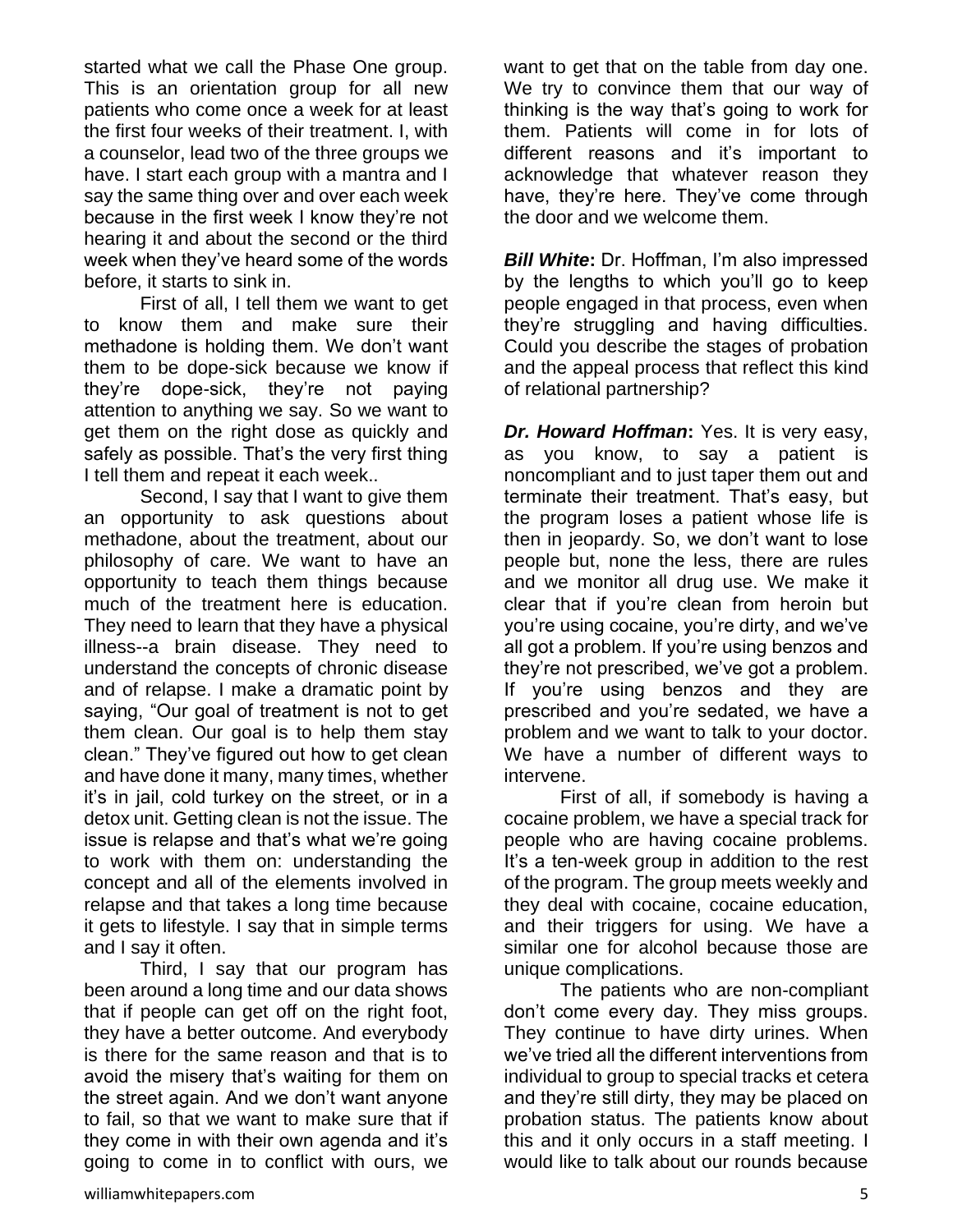I think that is also a very important and perhaps a unique way that we do things.

In rounds, a counselor can bring up that they believe a patient should go on Probation I. We discuss it and then a decision is made by all of us. When we've tried everything else and nothing has worked, the patient is placed on Probation I. That means that they attend a special probation group for thirty days once a week and they have thirty days to give us some clean urines. They come every day for meds and attend their special group. At the end of thirty days, if they have started to give clean urines, they then can come off probation or probation may be extended for 2 weeks if they are just starting to make progress.

If they don't come off and we don't extend and they're still giving us dirty urines, we then move them to Probation II. Probation II is much more serious in that they have only one opportunity to fail in the next month, one dirty urine, one missed medication, one missed group, and then they're put on a thirty day taper and discharged from treatment.

About two to three percent of our patients are on probation at any point in time. But we also began to look for alternatives to just ending treatment, for these least compliant patients., not just discharging them and telling them they could reapply for admission in 30 days. We decided to organize a new program that we call The Harm Reduction Program. This is for patients who have failed Probation II and are about to start their thirty-day taper out of the program. They're given an opportunity to try and save their treatment by volunteering to go into the Harm Reduction group. This is a separate program. It's located in the same building but on a different floor and this is what they have to do. They can stay in Harm Reduction for six months and sometimes more and they are not going to be put out for using. That's why we call it harm reduction. We're going to let them continue on methadone. However, we tell them, "You're no longer an official member of PIDARC. You're not going to work with your counselor. You're going to work with the person who runs the Harm Reduction Group and that means that every day at 11:00 am, you come to a group with others in that program. If you come to the group, you will get medicated after the group. The group has one function and that is to talk about whether you used yesterday and if so, tell us about it." And every person in the group has the same discussion. At the end of the group, when everybody has talked about what they did yesterday, they go down and get medicated. We take urines weekly but there is no pressure, so they're not going to spend a lot of time talking about their home life and what happened when they were children and all of that. We just want to know, did they use and what did they use and what were the circumstances surrounding their use.

If they give us five clean urines in a row, they then can resume their work back in PIDARC. They re-join their team, their home group and their counselor. They can stay in the Harm Reduction group six months and the pressure is off. At the end of six months, of course, if they're not regularly coming to the group, and they're missing meds and using, we say, "Look, you're not doing anything" and they may be tapered out.

**Bill White:** I'm wondering what percentage of those people in the Harm Reduction Group you've been able to re-engage as fulltime patients at PIDARC.

*Dr. Howard Hoffman***:** We first started the group in mid-2010. We recently took a look at the 88 patients who went into the harm reduction track. Of those 88, fifty percent successfully completed and returned to full patient status within PIDARC. We were absolutely astounded at that data. In our rounds when the counselor who leads that program would say, "So-and-so is coming back to PIDARC," all the other counselors would say, "I can't believe it. He's failed so many times, my God, I can't believe it." There then is great applause for what has happened.

*Bill White***:** That's wonderful! You also use an intervention process, and I'd like you to describe that if you would.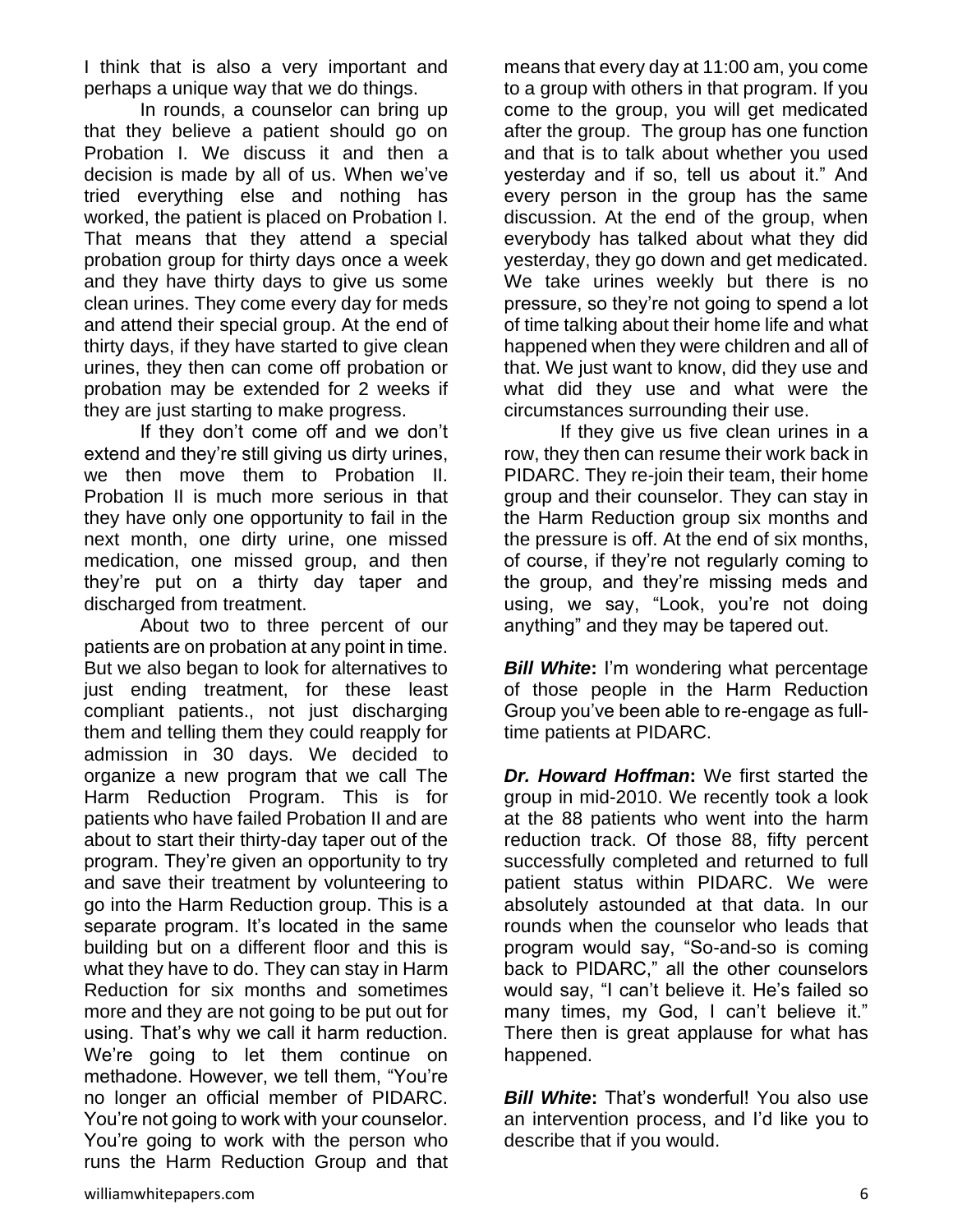*Dr. Howard Hoffman***:** Yes. We have rounds twice a week with all staff and they are an extremely important part of the program. The way our rounds work is that we quickly go around the dozen or so counselors and check for orders—things like reviews for change in medication dosage or take home requests. That goes fast. Then, we go around again and everybody has a chance to deal with "issues". These usually involve a difficult patient and what we can do to address their challenges. I've emphasized to the staff that our job is to represent hope for change and so we always have to look for some kind of therapeutic grist to grab on to, some hook that we can work on that gives us something to move the patient forward. And we never know where that will come from. But occasionally, we come up with an impossible situation where the staff have run out of options.

So, two years ago, I said "You're telling me this patient is impossible. You're probably right. But, I want to have a chance to interview this person and see if I can learn something." So we then started what we call "an intervention". In the intervention, the counselor says to the patient, "Well, you're in trouble here and we're running out of things to do and the Medical Director of the program wants to talk to you and figure out what's going on." So, the patient comes in and all the staff are there. I make sure the patient knows who everybody is. I start by asking if they know why they're there. They usually have an idea and then I will start an interview and to look for something that we have not yet discovered about this patient and why they are doing so poorly. The fact that the staff member wants there to be an intervention as opposed to putting him on probation says something to me. It means that there's probably some spark of hope that we can do something as opposed to the patient who is so non-compliant that probation is requested. That's that two percent I mentioned.

Usually, the interview is about twenty to twenty-five minutes. Occasionally, we'll ask them to bring in a relative or a good friend. The patient has agreed to come so they're also wanting to look for some way out

of the pickle they're in. I'm usually able to come up with something that we haven't tried before and I'll suggest trying it. The staff then has a new approach. Interventions have become a regular thing for us.

Recently, I wanted to see the impact of these interventions. In the course of close to three years, we have had 34 interventions involving 32 patients. Twenty-two of them remained in treatment and are clean, have made tremendous changes and now have now take-homes. Ten have continued to struggle but are seen as working the program. We were surprised and delighted by the data.

We then started having mini-staff interventions. When somebody would present a difficult case, I might recommend a mini staff intervention, where two or three counselors, each of whom knew something about the patient, would do an intervention with just them and the patient. We're not tracking data on those but it's become yet another way of dealing with the patients who might have been put out. All of this has contributed to increased patient retention and success.

*Bill White***:** I've heard you say before that the decisions made by staff can also be appealed by patients. Could you describe a little bit about that appeal process?

*Dr. Howard Hoffman***:** Yes. This is something that we started a number of years ago. And it gets to the heart of the enormous control we have over patients. We have tried to make it a much more egalitarian system. So, we introduced a grievance procedure where patients can appeal any decision that is made about them and their status in the program. That can be anything from losing take-homes to being put out of the program. Any administrative decision about them that they don't like, they can grieve. The way they grieve is they have to write a letter and present it to the Program Director. Then, in our rounds, the Program Director reads the letter and we then hear from the patient's counselor, their view of the grievance, the infraction that brought the grievance on, and then we discuss it. Sometimes, the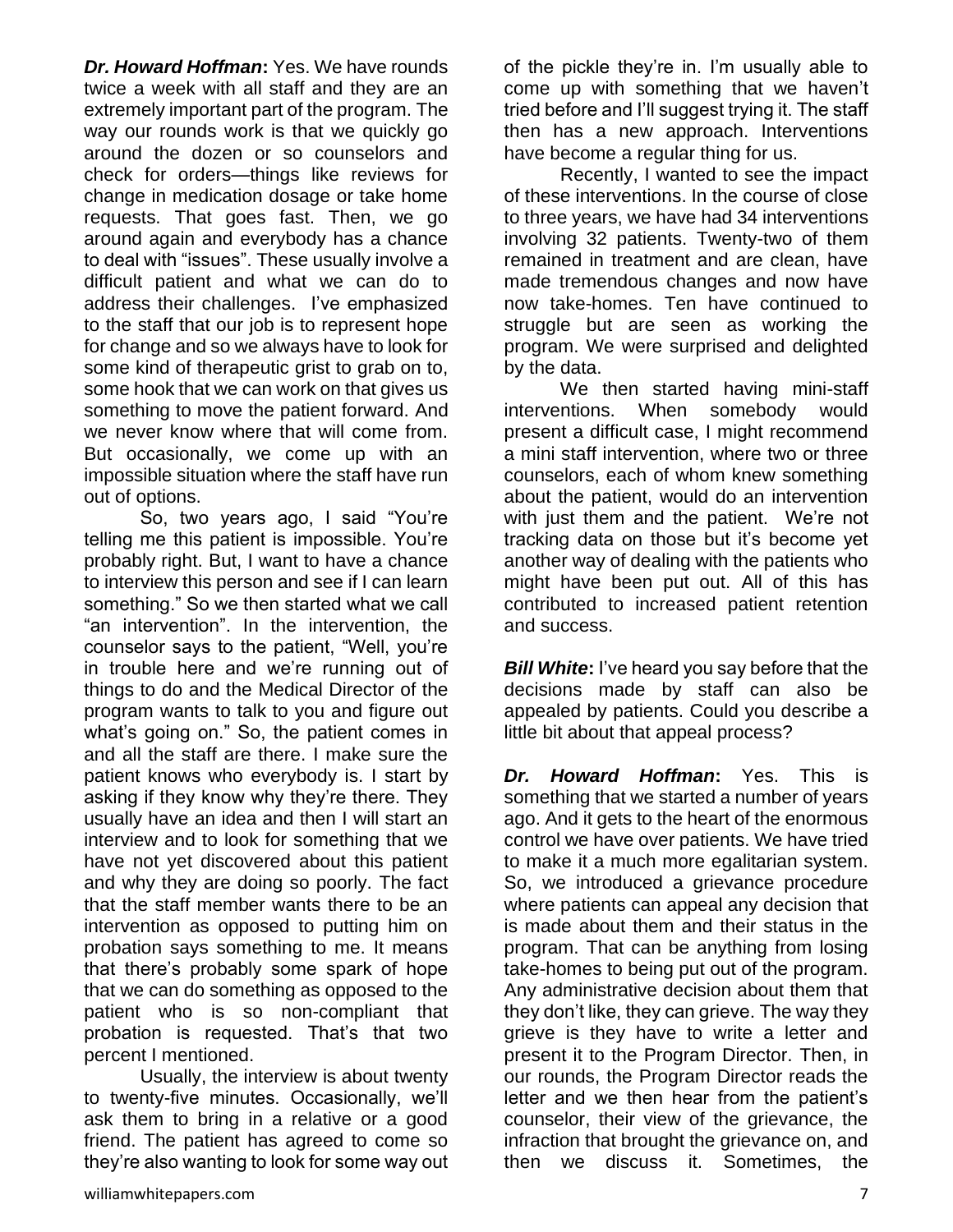discussions are brief. Sometimes, they are very heated. Before I make the decision, we listen to everybody's point of view.

We've taken a look at the results from this process and found that a majority of these decisions are overturned in the favor of the patient's grievance.

*Bill White***:** And I would also guess that that process enhanced retention even among those patients where the decision went against them.

#### *Dr. Howard Hoffman***:** It has.

*Bill White***:** You've made references earlier to responding to dirty urines and made the distinction between prescribed versus unprescribed drugs. How do you clinically manage the issue of prescribed benzodiazepines or prescribed opioids?

*Dr. Howard Hoffman***:** Those are the tough ones. If a patient is prescribed one of these medications, we will do unannounced pill counts to make sure that the number of pills that should be there are there. If they are not, then, that's a sanction for not taking them the way they are prescribed. We also send letters to the physicians first of all to make sure that all the physicians know the patients are also on methadone. In terms of benzodiazepines, we do let the physicians know that we discourage long-term benzodiazepine use. Most of the time, the benzos are prescribed by a family practitioner and we get good cooperation in wanting to work to taper the patient off of benzos. The medication issues have become more frequent and complex as our patients have gotten older and sicker.

*Bill White***:** You've committed PIDARC to evaluating key areas of clinical in collaboration with Dr. Robert DuPont. Could you describe how these efforts?

*Dr. Howard Hoffman***:** Given my research background, asking questions like that have always been interesting. We've not had the financial resources to devote to any kind of sophisticated research. However, Dr.

DuPont and I have remained friends and over the years, we've talked about the possibility of some research collaboration. Bob has a research organization and has collaborated with us on a number of studies using our clinical data. Our counselors have now gotten training in collecting data and our Program Director, Bryan Chrisman, has also become very interested in looking at key clinical issues through a research lens.

#### **Addressing NIMBY**

*Bill White***:** PIDARC is located in one of the most prestigious and highest rent districts in the nation's capital. How on earth have you been able to pull off being able to site and maintain this location for all these years?

*Dr. Howard Hoffman***:** Well, that's a story that I am am quite proud of. We moved to our present location in 1990, so we've been here almost twenty-five years. We have two floors in a very nice medical office building located very close to a local university and next to a boutique hotel with the State Department on the next block. This is a very nice area and I tell the patients that they have a right to be treated with respect and in a medical office building, but that means we must maintain a good neighbor policy. And that philosophy goes back a number of years. The way that came about was that we had outgrown our original space and we needed to triple our size and there was some space available in the building so I contacted the owner of the building. He shocked me when he said, "Look, my job is to rent, but I can't rent more space to you because the other tenants have said that you're a nuisance. Your patients are loud. They have thrown coffee cups and cigarettes in the bushes and they have frightened other patients going to see their doctors or dentists." We had been there six or seven years at that time and I said, "This is the first time I have heard that. We want to stay in this location. It's pleasant and safe. I am going to see to it that our patients are not seen that way." So, I immediately installed some cameras to that we could see from all of our offices what was going on in front of